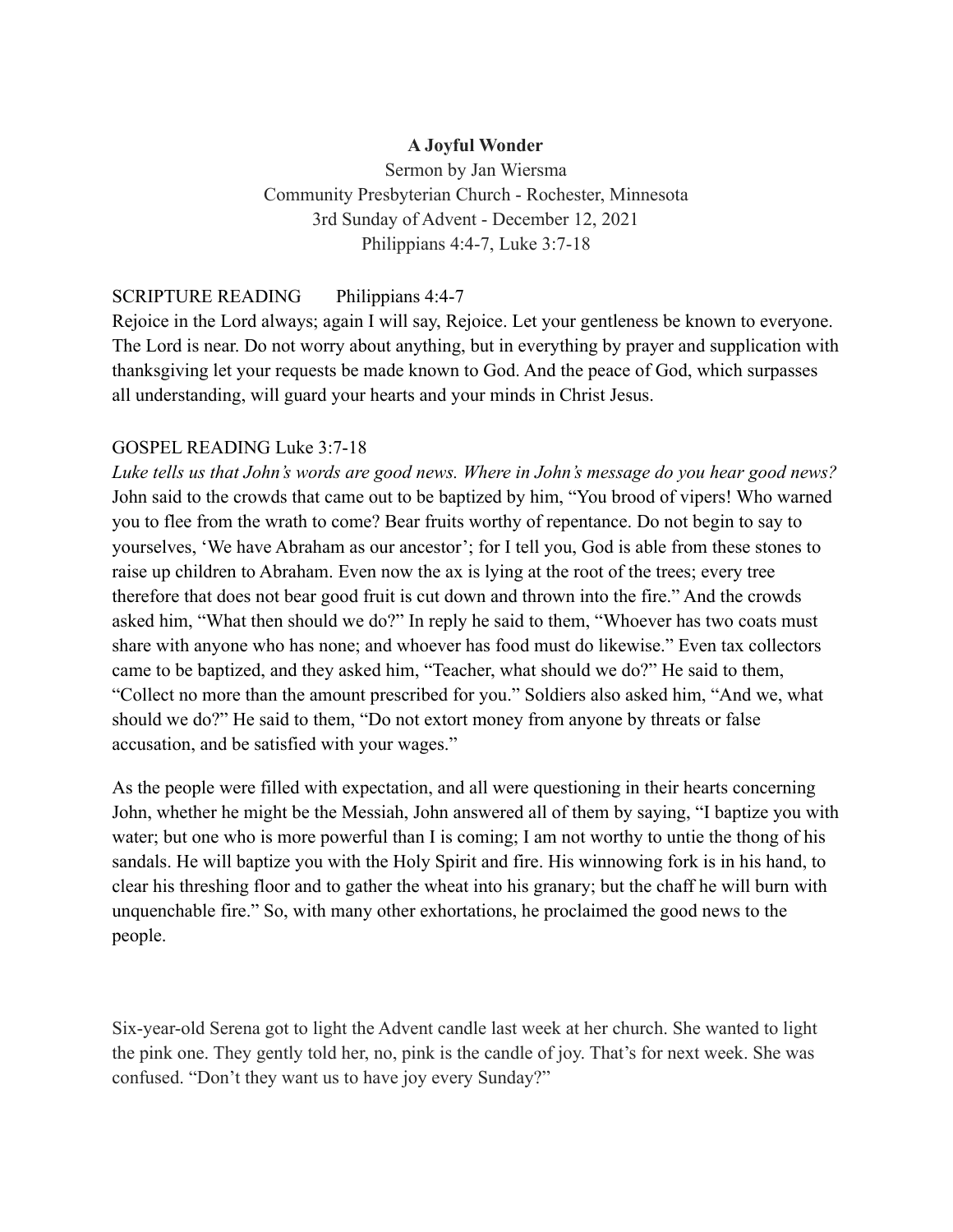Today is the Sunday of joy. But John's message sounds more threatening than joyful. Vipers and wrath and axes and burning with unquenchable fire. Maybe we misunderstand joy? I think of the words of the NT writer James, "My brothers and sisters, whenever you face trials of any kind, consider it nothing but joy." Really? Joyful trials? (Ja 1:2). Yes.

Paul, writing to the Philippians, encourages them to rejoice again and again: does it surprise you that he was writing from a prison cell? Last week we said repentance - re-penitence - is feeling sorry all over again, in a way that leads to amendment of life. Maybe re-joy-cing means feeling joy all over again, too. It's less about bubbling over with happiness and more about being thoughtful, hopeful. Happiness is about passing pleasure, but often ignores long term reality. Joy means living with eyes wide open in the midst of threat or danger. As Wendell Berry said, "Be joyful - though you have considered all the facts." We are living in the tension of opposites.

I love the Irish poet whose name I can't pronounce, who writes for the radio show, *On Being.* Recently he wrote this. "There was a Polish rabbi in the 19th century, Rabbi Simcha Bunim, who urged his followers to write *The world was created for me* on one piece of paper and keep it in their pocket. He suggested they should place a different piece of paper in the opposite pocket, with *I am but dust and ashes* written on it. This, he proposed, is a necessary tension. Sometimes I think of what else I could write on pieces of paper, things to remind me of the human condition: *I am capable of kindness* on one piece of paper and *I am capable of cruelty* on another… *Carry my joy on my left / Carry my pain on my right*… [Lutherans would say, *I am a saint/I am a sinner.*] This is not about finding a balance, but rather knowing how to hold ourselves in tension. We need both, held tight. One in each pocket."<sup>1</sup>

What do you carry in opposite pockets? While you think about it, I'd like to teach you a song, then have a moment of silence. This is a song taught to me by my friend Carolyn who lit the candle of joy with her daughter Jessica in Germany today.

Be still and know that day and night, be still and know that dark and light are one holy circle. Be still and know….joy and pain, loss and gain; sea and star, sun and flower are one holy circle.

I think John was offering the tension we need to understand our own lives and the confusing mixture of feelings they hold. Yes, his proclamation may sound like bad news, but it's not. Why not? Because change is possible. A project manager I know of likes to tell his team that bad news *early* is not necessarily bad news. That's because there's still time to take corrective action and avoid the potentially bad outcome. However, bad news *late* is always bad news ... because then there's nothing that can be done to amend things or avoid the negative outcome.<sup>2</sup> That John is calling for change and transformation means there is still time for that to happen. If we give up,

<sup>1</sup> Pádraig Ó Tuama, The Pause, *On Being Project,* Nov. 27, 2021.

<sup>&</sup>lt;sup>2</sup> I got this insight from another pastor friend, Trudy Cretsinger, and her project manager husband.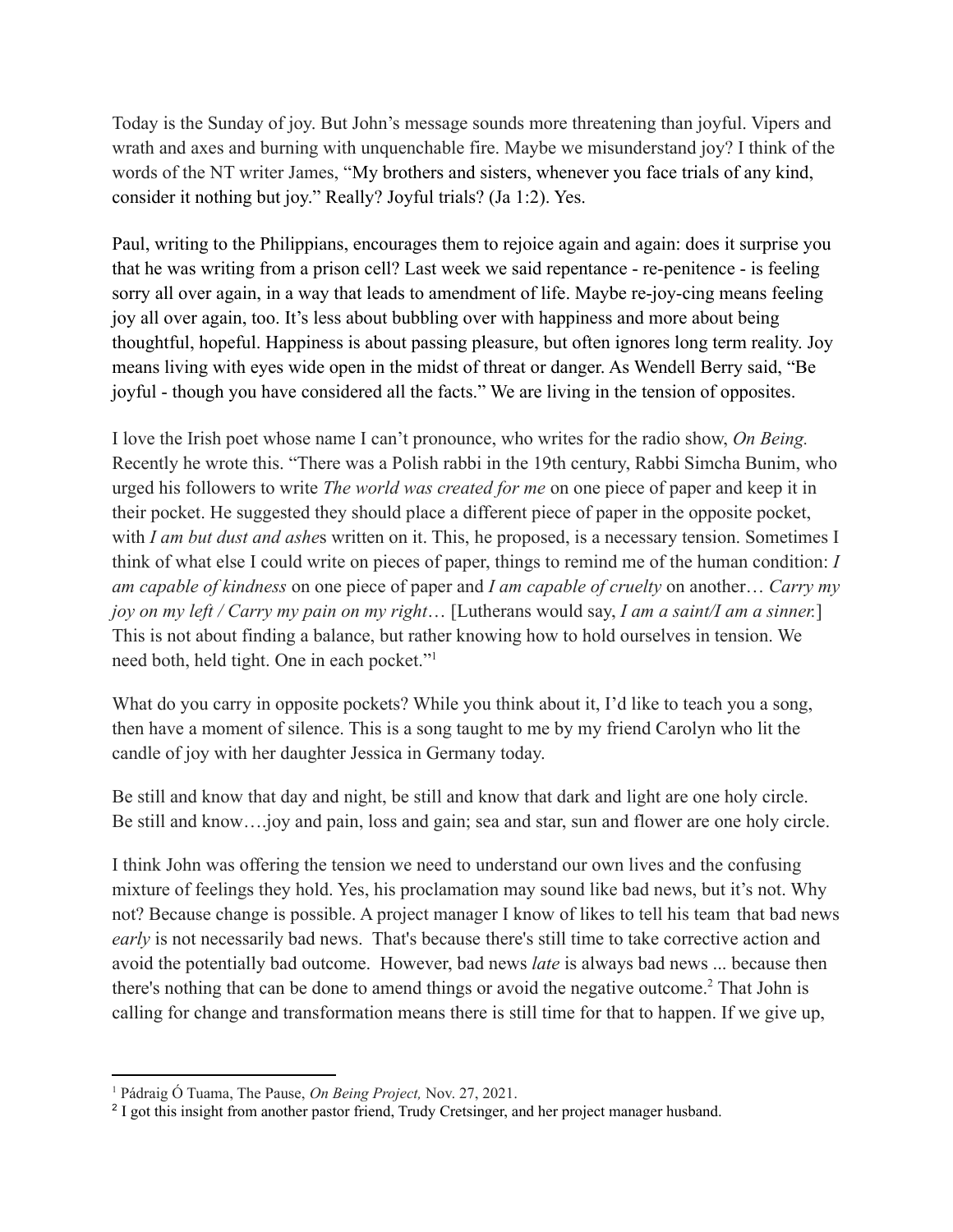give in, run away, or hide our heads in the sand, we lose that tension. *Sorrow for our failures, joy in God's mercy are one holy circle.*

It's like that doctor thing. Yes, you're sick. *And* there's a cure. Yes, there's still a pandemic going on. *And* there's a vaccine, there are ways to mitigate the suffering. Or the climate change thing. Yes, the earth is warming - *and* we still have options (at least for a little while. If we pay attention). It's not a punishment or threat, it's a wake up call! *Be* a*ware, alive, attentive, alert*.. Advent is, above all else, a call to consciousness.

In the same way, John's words about chopping down trees and burning chaff are not threats, they're constructive observations. I met a pastor whose home country is Tanzania. His people are farmers, who farm not with tractor and combine, but by hand with hoe and scythe. They winnow with winnowing forks, as people in Jesus' time did. And when the precious grain is separated, as a matter of course ,they burn the chaff, the inedible parts of the harvest: fires kill the insects that might infest the grain, and the ash returns to the earth, and amends the soil.

*Advent holds the tension of the already and the not yet,* like the haunting words of our special music: "I wonder as I wander out under the sky, how Jesus the savior did come for to die/for poor or'n'ery people like you and like I." In one pocket: *I'm nothing special*. In the other: *God came to earth for me.* The cross is there already in this song, and the crucifixion implicit in the Christmas story. Birth and death, joy and pain are one holy circle: a joyful wonder that doesn't deny the sadness that besets us. In darkness we grow more sensitive to the light; in trouble, we come to know the true meaning of joy. In John's words of warning we hear good news. I'd like to leave you with a poem called Pruning. After I read it, we'll take another moment of silence to stop and think about how this poem might be encouraging you.

# **Pruning**

Even now the ax is lying at the root of the trees; every tree therefore that does not bear good fruit is *cut down and thrown into the fire.* —Luke 3.9

Abandon your cruel cartoons. God is not coming at you with an ax. What's unfruitful in your life? What gets in the way? God (hallelujah!) removes it.

What do you do again & again that doesn't help, doesn't deepen life? God (thank you Jesus!) gives you permission to cut it out.